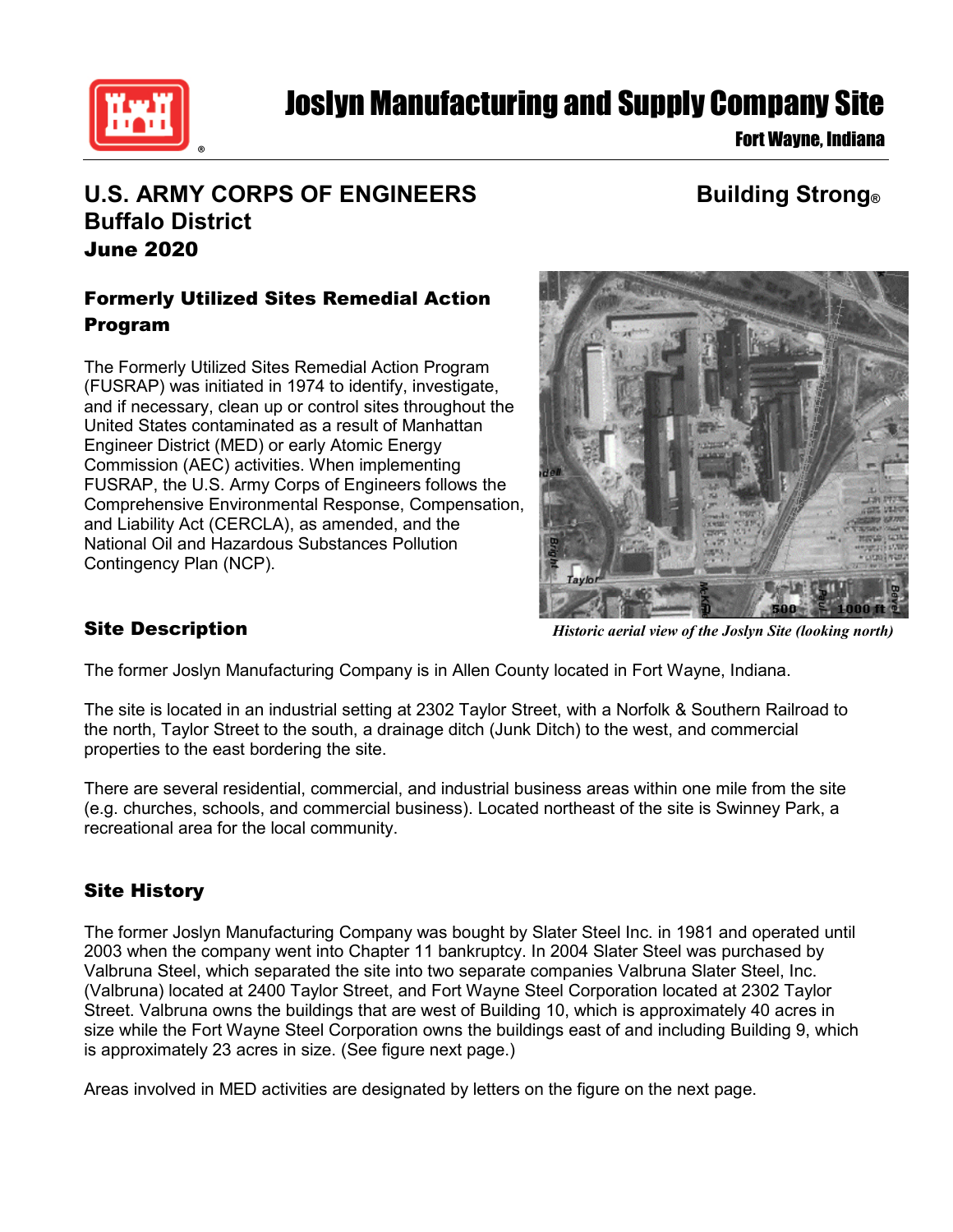

Joslyn Site Layout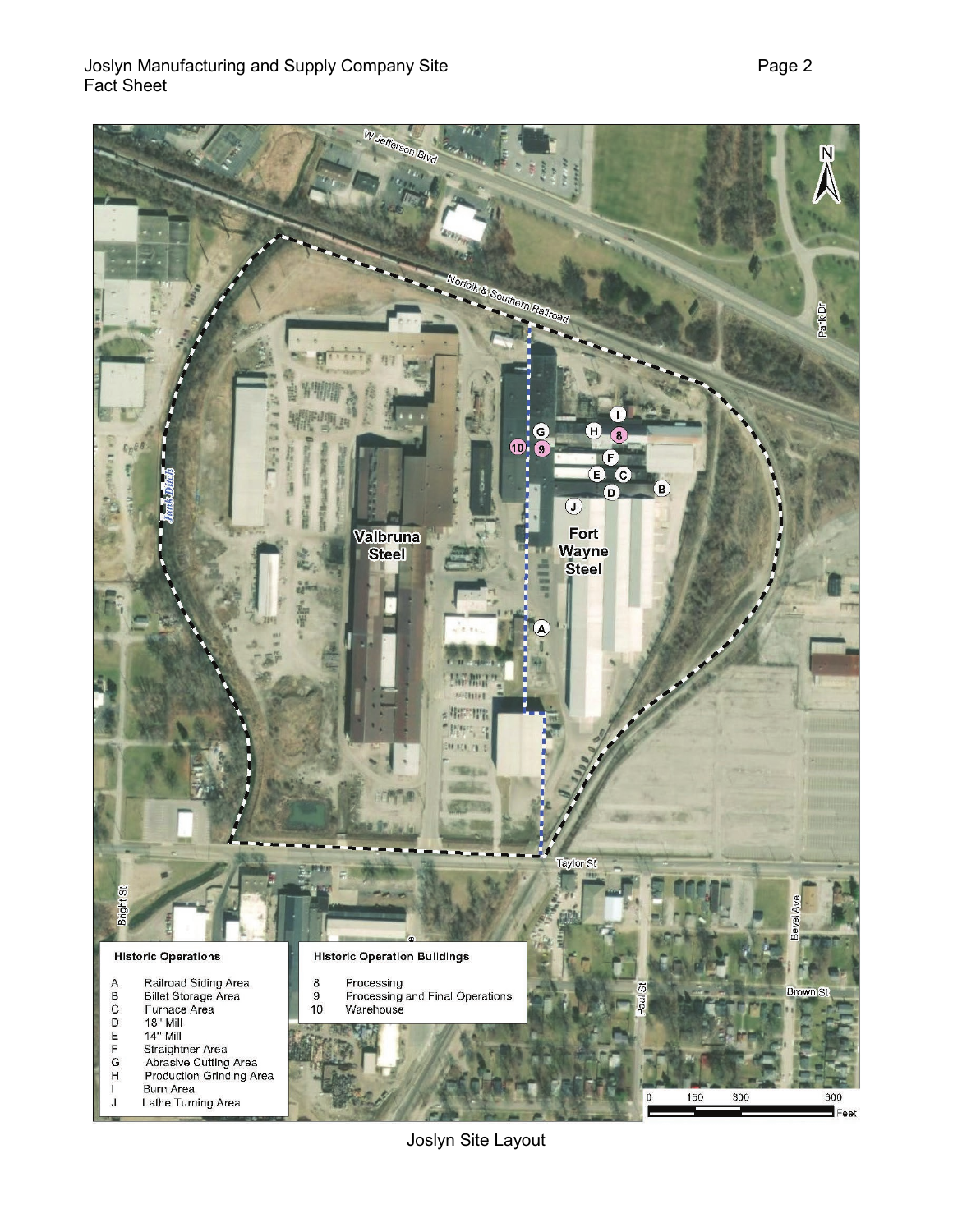In 1943, Joslyn Manufacturing and Supply Company entered into a contract with the University of Chicago to roll and machine uranium rods from billets. This contract was renewed annually until contract termination on June 30, 1946. The uranium billets were received by rail. Small furnaces were used to heat the material. Three mills and straightening, threading, and grinding equipment were used in the operation.

Additional documents indicate that the Joslyn Manufacturing and Supply Company fabricated approximately 15 tons of uranium rods for the British and Canadian governments beginning in August 1946. Documentation also exists that indicates that Joslyn continued to roll uranium rods until at least 1949 under MED contract. Under this contract, the Joslyn Manufacturing and Supply Company performed tempering, hot rolling, quenching, straightening, cooling, grinding, abrasive cutting, waste burning and threading of natural uranium billets into metal rods.

The site itself has been developed after the cessation of contracted operations with the addition of new buildings and additions to existing buildings used during uranium-billet shaping operations. The majority of the site is covered by either concrete or asphalt with very little accessible vegetation. The floors of most of the buildings used during contracted operations are a mixture of concrete and stone.

In 2004, the U.S. Department of Energy determined that the Joslyn Manufacturing and Supply Company Site (hereafter Joslyn Site) was potentially eligible for inclusion in FUSRAP.

The potential contaminants of concern at the site due to the MED processes performed include uranium and thorium and their associated daughter products.

#### Corps of Engineers Activities

*2005 - Preliminary Assessment:* In 2005, the Corps of Engineers completed a preliminary assessment for the Joslyn Site. The purpose of the assessment was to review information to determine if the site posed a potential threat to human health or the environment, or if there was a need for further action by the Corps of Engineers under FUSRAP. Based on the preliminary assessment, there is evidence that FUSRAP-eligible hazardous substances, resulting from contract-related activities at the site, may have migrated from on-site buildings, but does not pose an imminent threat to human health, safety and the environment. The preliminary assessment determined that the potential for a future threat to human health and the environment would need to be evaluated.

*2007 - Site Inspection:* The Corps of Engineers completed a site inspection for the Joslyn Site in 2007. The principal goal of the site inspection was to determine whether or not there was a release or is a threat of a release of radiological contamination related to MED activities at the Joslyn Site that could pose a threat to human health or the environment. To determine this, during the site inspection, soil and ground water investigations were conducted.

• **Soil** – The data indicate that there are areas within the former Joslyn Site soils that are adversely impacted with isotopic uranium from work performed under contract. The three highest isotopic uranium concentrations were reported in samples collected from one of the suspected burn pit areas, an exterior area located north of Building 8 and east of Building 9. This constitutes a release to the environment under CERCLA guidelines. There is the potential for on-site receptors (site visitors and workers) to have exposure to contamination in near-surface site soils via incidental ingestion of soils, inhalation of fugitive dust, and external gamma radiation. The isotopic thorium results for soil are below screening level values once background is considered.